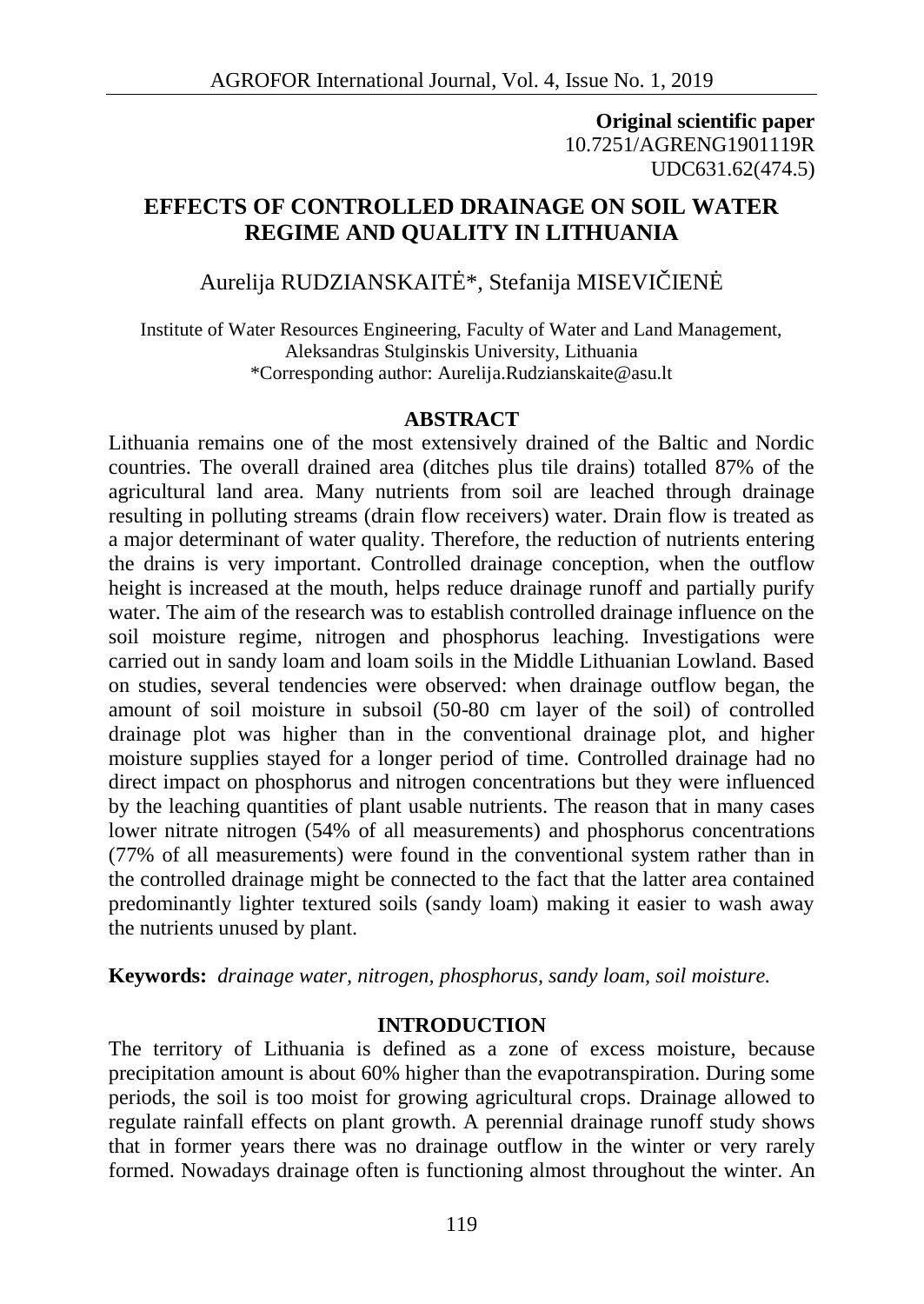increase in drainage outflow during cold periods, when the soil is not covered with plants, it can makes easier to leaching nutrients. The concentrations of nitrate nitrogen in drainage water can vary from 3 to 20 mg/l and total phosphorus levels vary from 0.1 to 0.15 mg/l (Povilaitis *et al.*, 2015). Traditional drainage systems work one-sidedly, permanently removing moisture from the soil. In order to reduce this impact on drained areas, groundwater level should be regulated, thus reducing the leakage volume and speeding up chemical compounds transformation into the gaseous form, it should also be implemented during the growing season by adapting it for irrigation. The aim of the research was to establish controlled drainage influence on the soil moisture regime, nitrogen and phosphorus leaching in sandy loam and loam soils in the Middle Lithuanian Lowland.

#### **MATERIAL AND METHODS**

The study area was carried out in Lipli nai village  $(55^{\circ}19'N; 23^{\circ}50'E)$ , K dainiai district, in the catchment of Graisupis stream (area  $16.6 \text{ km}^2$ ) which is situated in the Middle Lithuanian Lowland. The area  $(A=10.3$  ha) was drained in 1960, tiles installed at a depth of 0.90-1.10 m with drain spacing of 20-24 m. The drain area reconstruction was carried out in 1999. Having installed a drainage manhole at the junction of two separate systems  $-4.9$  ha free conventional drainage (CD) and 5.4 ha controlled drainage (CWD) – were arranged. The groundwater table to rise to a maximum of 68 cm above the tiles. The area impacted by groundwater table management covered about 52% of the CWD treatment plot (Fig. 1) (Ramoška and Mork nas, 2006; Ramoska *et al.*, 2011). The research of drainage water regulation renewed in June 2014 is a continuation of study conducted during 2000-2007. The soil is non-acid Endocalcari-Endohypogleyic Cambisol (*CMg-n-w-can*) (IUSS…, 2015). In conventional drainage area, in 0-30 cm layer the soil was sandy loam and loamy sand, in 31-70 cm layer – sandy loam, in the controlled drainage area in the upper layer – loamy sand, and in subsoil – sandy loam and loamy sand.



Fig. 1. Scheme of study area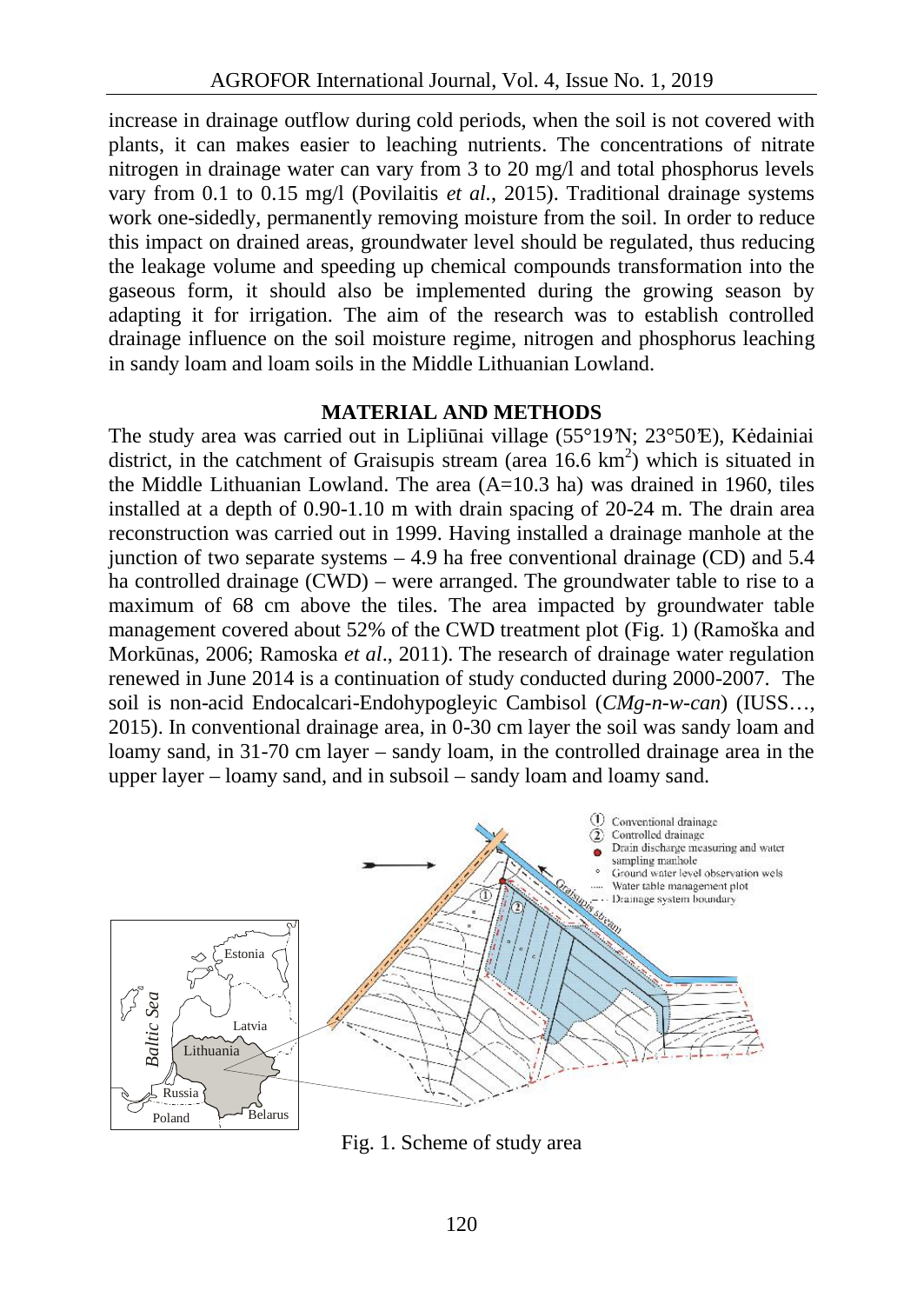Drainage water quality  $(NO_3-N$  (nitrate nitrogen) and TP (total phosphorus)) were determined by spectrometric method according to Lithuanian Standards (LAND 58:2003; LAND 65:2005). The water samples analysis was done at Chemical Analysis Laboratory of the Institute of Water Resource Engineering, Faculty of Water and Land Management of Aleksandras Stulginskis University.

The samples of soil moisture were taken at every 10 cm to 80 cm depth. Soil moisture was determined in all samples by drying at  $105^{\circ}$ C and reweighing to constant weight. Meteorological condition (precipitation and average air temperature) was described using the data of the nearest Dotnuva Meteorological Station (K dainiai district), which is  $8 \text{ km}$  away from the study area. The mean annual precipitation is 566 mm (using 1981-2010 data) and the annual mean air temperature is 7.0 ˚C. Student's test was used to determine the reliability of differences between the studied data (ekanavi ius and Murauskas, 2001).

# **RESULTS AND DISCUSSION**

The annual precipitation was 560 mm for 2014, 485 mm for 2015 and 721 mm for 2016, thus was approximate to the mean annual precipitation, 14% below the mean annual precipitation, and 27% above the mean annual precipitation, respectively. During the research period the highest monthly precipitation variations from the perennial average was observed in February 2016 (262% perennial average), in January 2015 (191%), in August 2015 (9%), in October 2015 (14%), in February 2015 (15%), and in September 2016 (19%) (Fig. 2).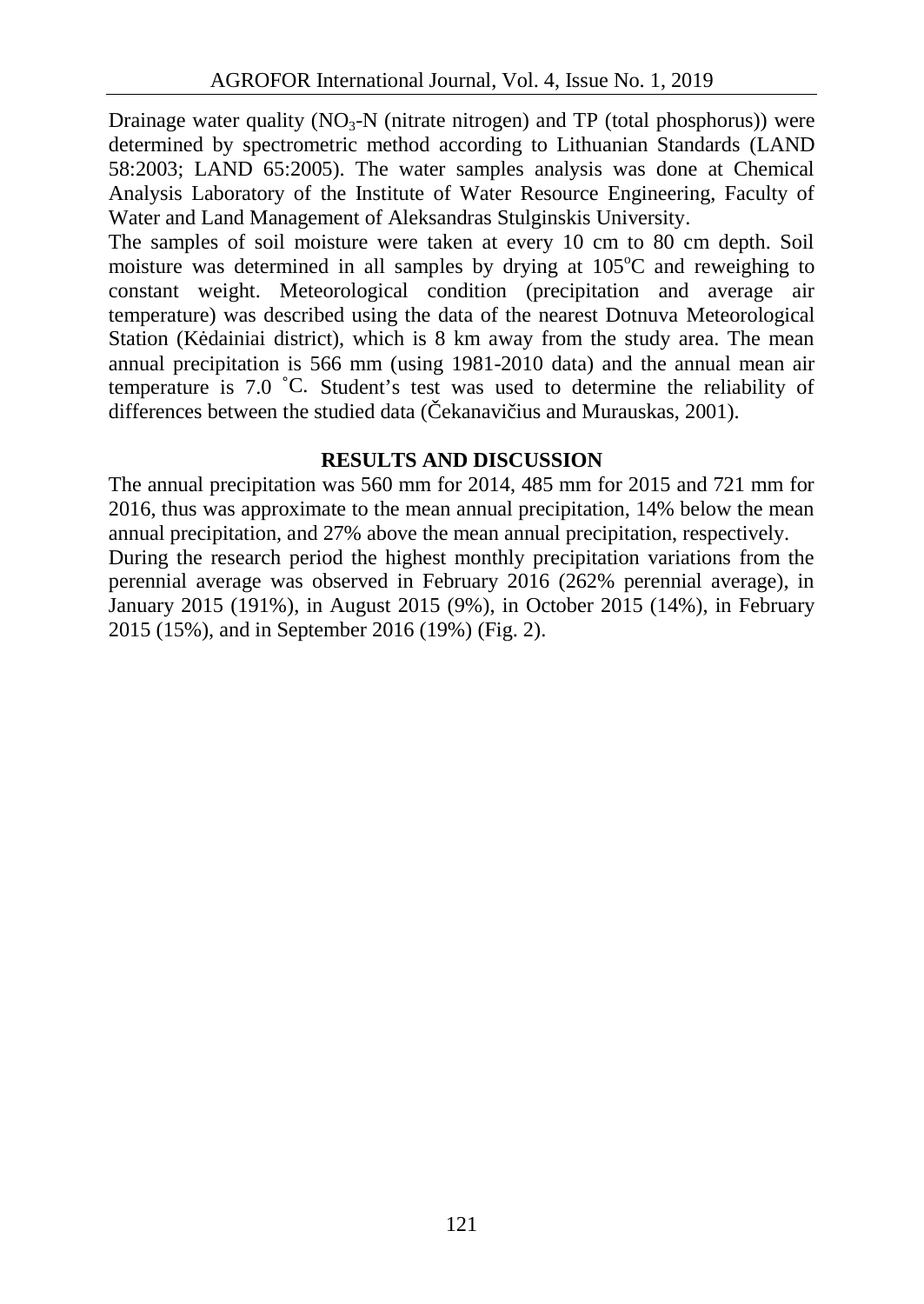

Fig. 2. Monthly precipitation (mm) and monthly air temperature (˚C)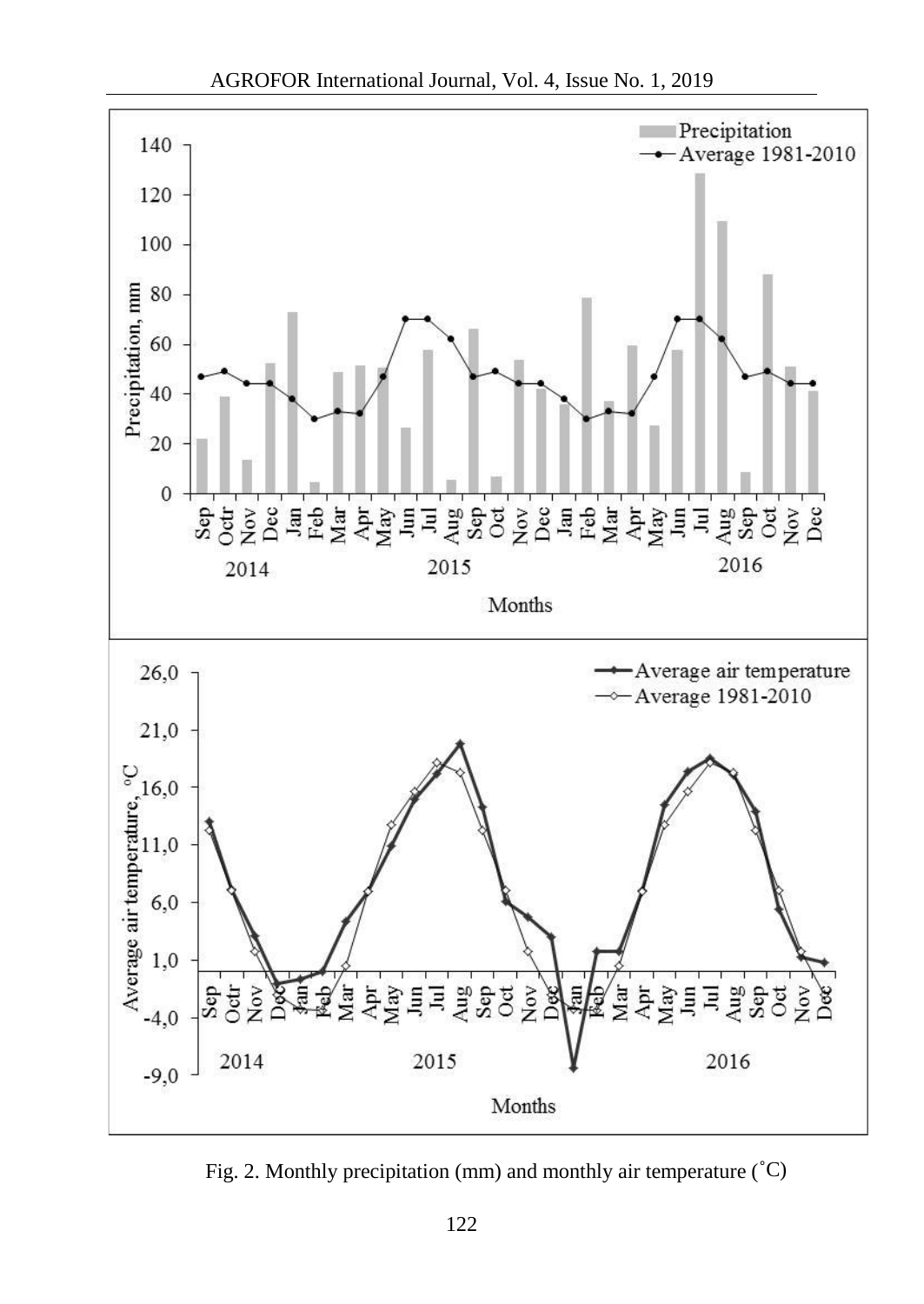Average annual air temperature 14% (2014), 22% (2015), and 9% (2016) was higher than the perennial average. Average monthly air temperature was  $5^{\circ}C$ higher than the perennial average in December 2015 and February 2016, 3.9  $^{\circ}$ C higher in March 2015, 3.3  $\degree$ C higher in February 2016, but 5  $\degree$ C lower in January 2016.

During the study period, the average soil moisture of 0-80 cm layer was higher in conventional drainage area (12.2-25.6%) than in controlled drainage area (10.4- 25.0%), but this difference was insignificant (Fig. 3). The moisture of the soil depended on meteorological conditions and soil texture. Studies (Mork nas and Ramoška, 2001) shown, that the affluent drainage has impact on soil moisture. It is estimated linear correlation between soil moisture and groundwater table above the collector. In most cases this correlation (correlation coefficient  $r = 0.41$ -0.77) varied from weak to strong every 10 cm in 20-70 cm soil layer

In the study area, the moisture in 50-80 cm layer (55 of all measurements) was greater in controlled drainage area. In this drainage area, the moisture supplies obtained in subsoil for a longer period compared to conventional one. Ramoška (2001) states that the controlling of drainage outflow has increased the soil moisture supply in the subsoil and it did not has a greater impact on their changes in the upper soil layers.

In both study plots the highest variation of moisture was in 0-30 cm layer (in the conventional drainage plot standard deviation (SD) was 5.3-6.0, in the controlled drainage plot  $-5.2-5.8$ ). Black (1973) maintains that the moisture is more rapidly changing in the upper soil layer compared to the deeper layers. In sandy soil fluctuation of moisture at the top layer depended on meteorological conditions, at the lower layer equalled to the highest capillary moisture (Ivanauskien, 1976).

The nitrate nitrogen concentration (54% of all measurements) and the total phosphorus concentration (77% of all measurements) were greater in the controlled drainage water (Fig. 4). However, significant differences (Student's test  $t_{\text{act}} = 2.28$ ,  $p = 0.027$ ) only in TP concentration between the studied drainage systems were confirmed. The TP concentration had the largest difference between the two systems in August 2014. In this month, the precipitation was 111 mm (66% higher than the CN), therefore more soil particles could enter in the water level control device.In the CWD system area prevailing lighter textured soils (sandy loam) which the nutrients can be easier leaching. This could be reason why in many cases lower  $NO_3-N$  and TP concentrations were found in the CD system. The literature (Wesström and Messing, 2007; Ramoska et al., 2011; Povilaitis et al. 2018) states that the controlled drainage reduced nutrients load while reducing drainage outflow. Controlled drainage outflow was 21-24% lower than the normally functioning drainage.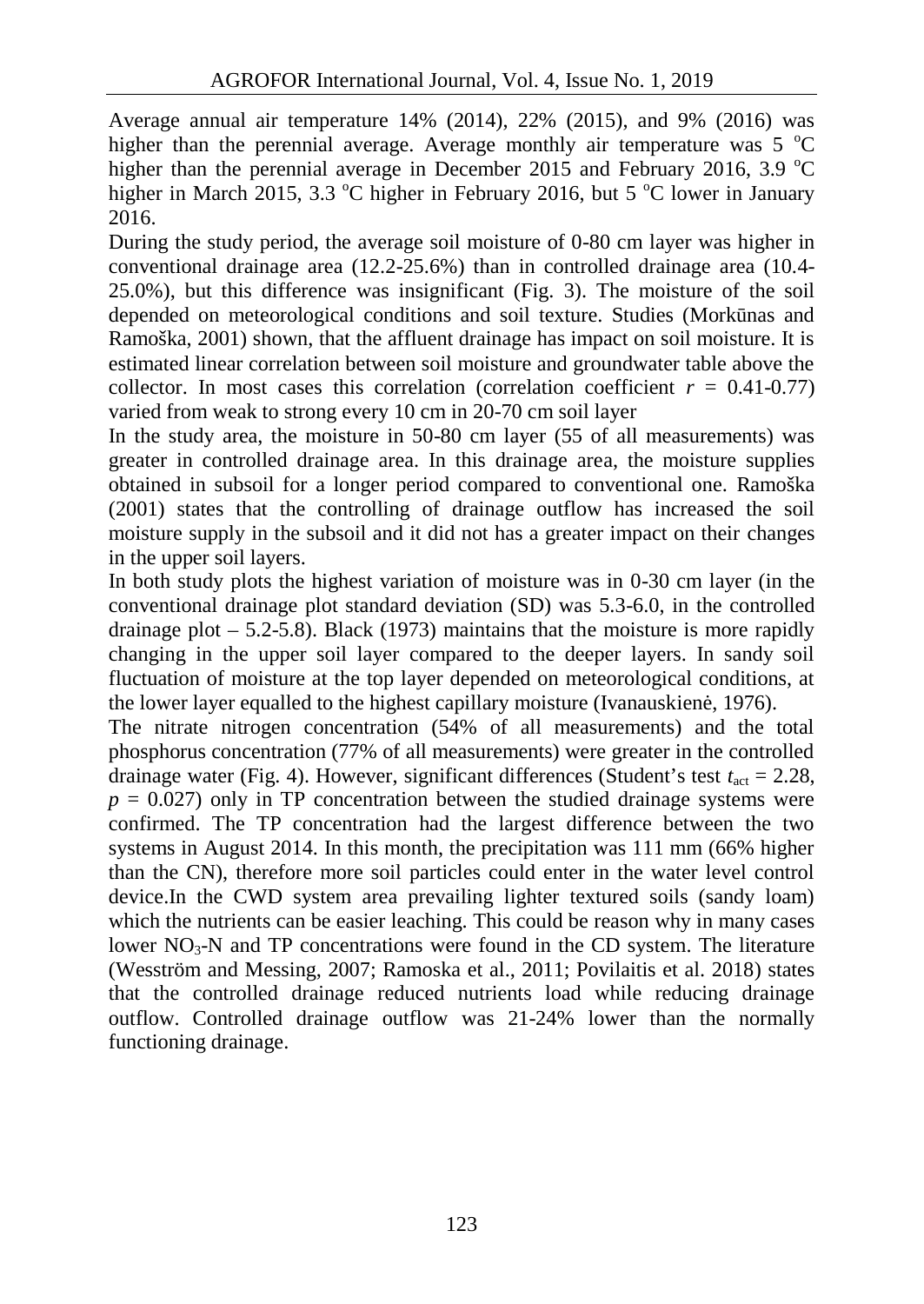

Fig. 3. Dynamics of soil moisture in the conventional drainage and controlled drainage area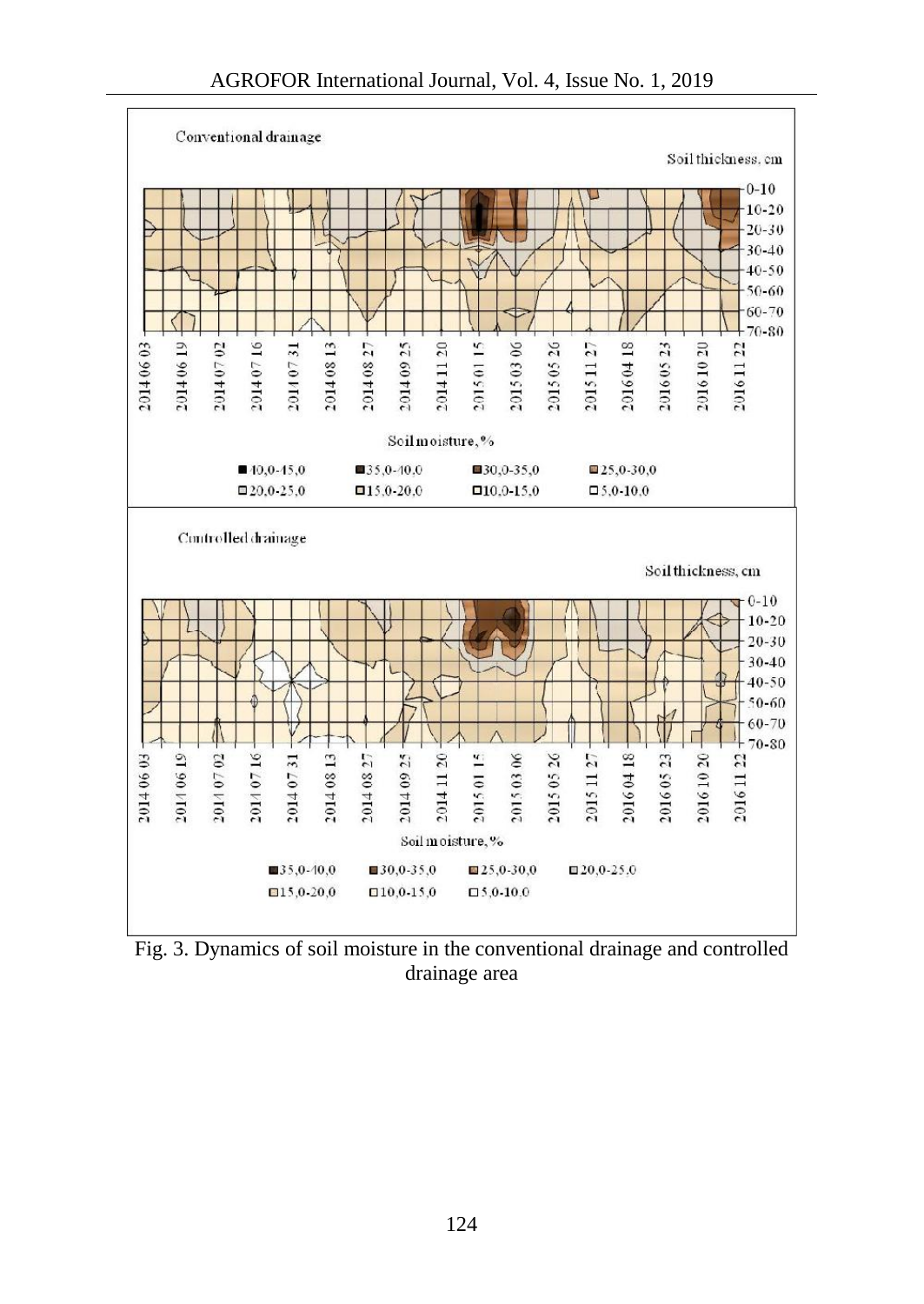

Fig. 4. Nitrate nitrogen  $(NO_3-N)$  and total phosphorus (TP) concentration in conventional (CD) and controlled drainage (CWD) water

In both study area, the  $NO<sub>3</sub>-N$  concentrations was lower in period when average air temperature was about 10°C and precipitation amount was close to the CN (Table 1).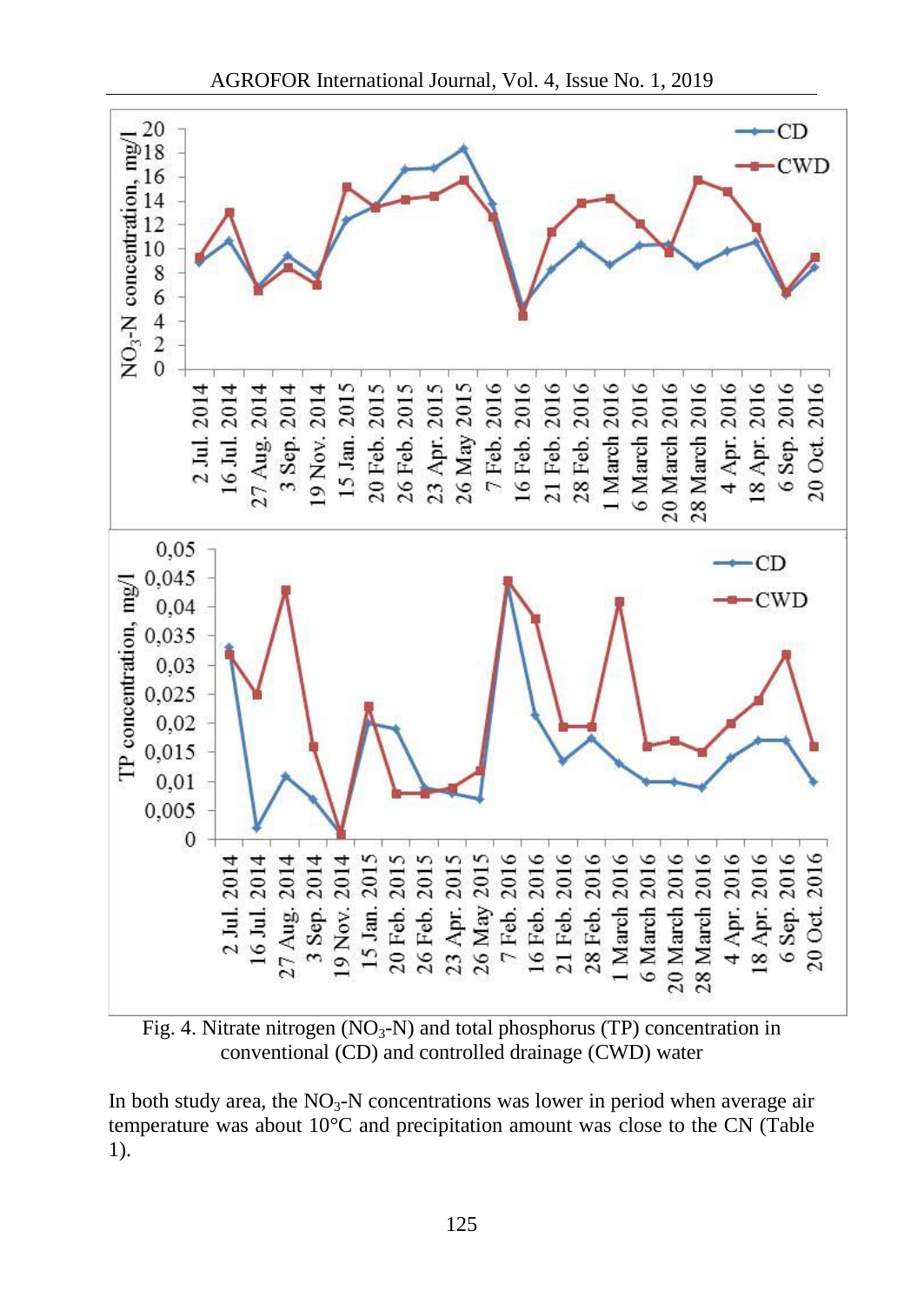|                     |                       | $2014$ Jun-Dec | $2015$ Jan-May | 2016 Jan- | $2016$ Sep - |
|---------------------|-----------------------|----------------|----------------|-----------|--------------|
|                     |                       |                |                | May       | Oct          |
| Precipitation       | mm                    | 372            | 228            | 238       | 97           |
|                     | % CN                  | 96             | 127            | 132       | 101          |
| Average air         | $\rm ^{\circ}C$       | 10.6           | 4.3            | 3.3       | 9.7          |
| temperature         | % CN                  | 106            | 158            | 122       | 100          |
|                     | Conventional drainage |                |                |           |              |
| $NO3 - N$ ,<br>mg/1 | <b>AVG</b>            | 8.7            | 15.4           | 10.5      | 7.3          |
|                     | <b>SD</b>             | 2.6            | 2.4            | 3.5       | 1.6          |
| TP, mg/l            | <b>AVG</b>            | 0.028          | 0.013          | 0.019     | 0.014        |
|                     | <b>SD</b>             | 0.06           | 0.006          | 0.011     | 0.005        |
|                     | Controlled drainage   |                |                |           |              |
| $NO3 - N$           | <b>AVG</b>            | 9.6            | 14.8           | 13.4      | 7.9          |
|                     | <b>SD</b>             | 4.8            | 0.9            | 5.2       | 2.03         |
| TP                  | <b>AVG</b>            | 0.03           | 0.013          | 0.026     | 0.024        |
|                     | <b>SD</b>             | 0.02           | 0.006          | 0.011     | 0.011        |

Table 1. Precipitation, average air temperature,  $NO<sub>3</sub>-N$  and TP concentrations in drainage water estimated in seasons

CN – climate normal; AVG – average; SD –standard deviation.

The efficiency of pollutant retention depended on the climatic conditions. In dry years, the difference between controlled and conventional drainage was higher and it was lower in moderate years (Ramoska et al., 2011). Woli *et al.* (2010) reported that soil denitrification was rarely observed during the early period of spring, because of the minimal activities of denitrifying bacteria owing to the cold temperature. Denitrification rate may reflect the amount of nitrate in the water.

## **CONCLUSIONS**

Investigations were carried out in sandy loam and loam soils in the Middle Lithuanian Lowland showed several tendencies: higher moisture supplies stayed for a longer period in the deeper layers of controlled drainage area; controlled drainage had no direct impact on nitrate nitrogen and total phosphorus concentrations.

When the drainage mouth was affluent (retained leakage), at the time chemical compounds with the runoff did not drain into the water receiver, and this had a positive impact on the environment.

## **REFERENCES**

Black, K. A. (1973). Soil-plant. Kolos, Moskva, Russia

ekanavi ius V., Murauskas G. (2001). Statiska ir jos taikymai. TEV, Vilnus, Lithuania.

IUSS Working Group WRB. (2015). World Reference Base for Soil Resources 2014, update 2015 International soil classification system for naming soils and creating legends for soil maps. World Soil Resources Reports No. 106. FAO, Rome.